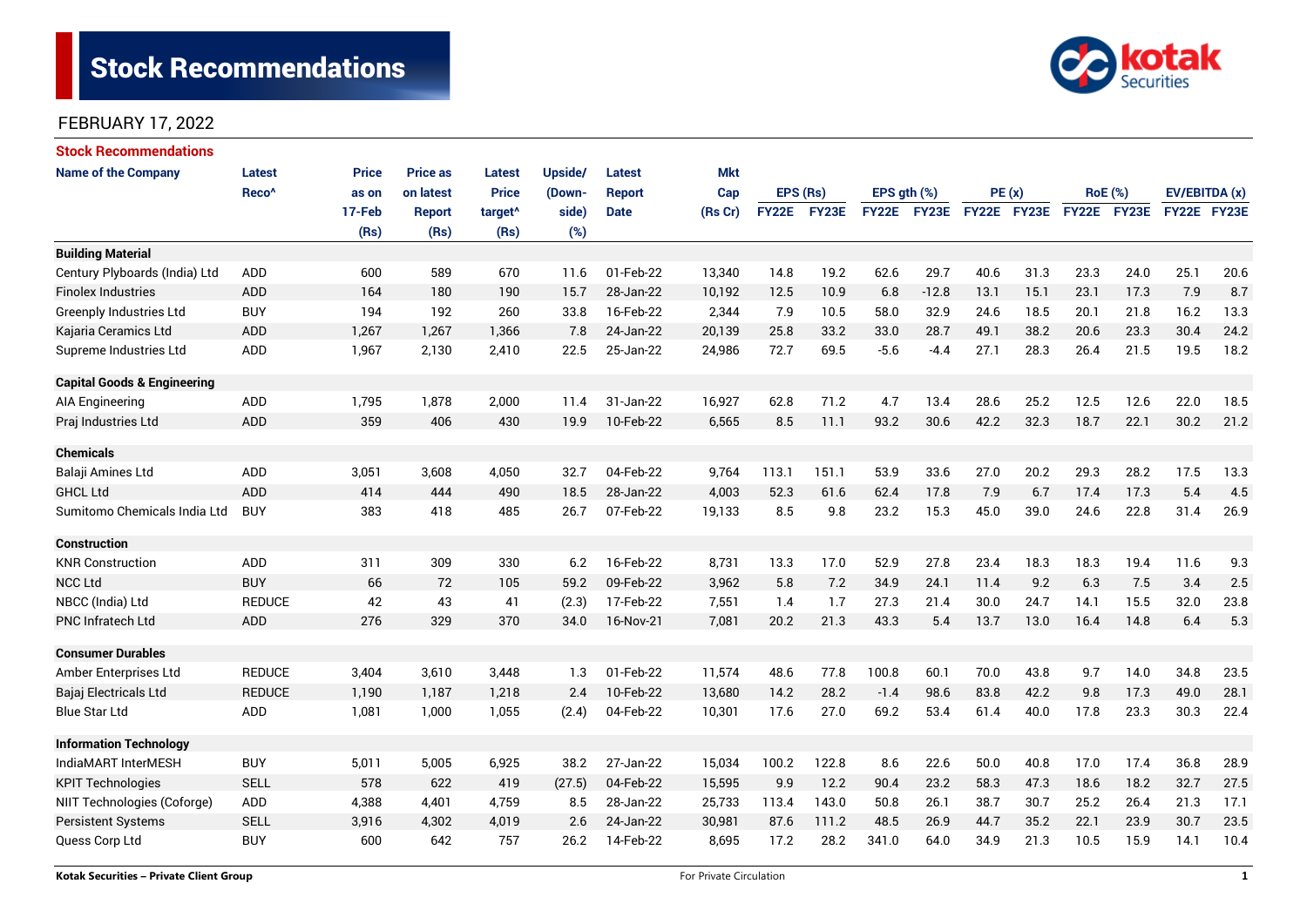

| <b>Stock Recommendations</b>       |                   |              |                 |                     |         |               |            |             |       |               |             |             |      |                |      |               |      |
|------------------------------------|-------------------|--------------|-----------------|---------------------|---------|---------------|------------|-------------|-------|---------------|-------------|-------------|------|----------------|------|---------------|------|
| <b>Name of the Company</b>         | <b>Latest</b>     | <b>Price</b> | <b>Price as</b> | <b>Latest</b>       | Upside/ | <b>Latest</b> | <b>Mkt</b> |             |       |               |             |             |      |                |      |               |      |
|                                    | Reco <sup>^</sup> | as on        | on latest       | <b>Price</b>        | (Down-  | <b>Report</b> | Cap        | EPS (Rs)    |       | EPS $qth$ $%$ |             | PE(x)       |      | <b>RoE</b> (%) |      | EV/EBITDA (x) |      |
|                                    |                   | 17-Feb       | <b>Report</b>   | target <sup>^</sup> | side)   | <b>Date</b>   | (Rs Cr)    | FY22E FY23E |       |               | FY22E FY23E | FY22E FY23E |      | FY22E FY23E    |      | FY22E FY23E   |      |
|                                    |                   | (Rs)         | (Rs)            | (Rs)                | (%)     |               |            |             |       |               |             |             |      |                |      |               |      |
| <b>Metals &amp; Mining</b>         |                   |              |                 |                     |         |               |            |             |       |               |             |             |      |                |      |               |      |
| <b>MOIL Ltd</b>                    | ADD               | 170          | 177             | 200                 | 17.9    | 15-Nov-21     | 4,521      | 10.3        | 12.3  | 39.2          | 19.4        | 16.5        | 13.8 | 8.4            | 9.8  | 7.7           | 5.9  |
| APL Apollo Tubes Ltd               | <b>BUY</b>        | 832          | 820             | 980                 | 17.8    | 28-Jan-22     | 20,806     | 21.0        | 27.0  | $-27.6$       | 28.6        | 39.6        | 30.8 | 26.7           | 26.8 | 22.8          | 18.1 |
| Oil & Gas                          |                   |              |                 |                     |         |               |            |             |       |               |             |             |      |                |      |               |      |
| Chennai Petroleum Corp             | <b>BUY</b>        | 107          | 104             | 127                 | 19.0    | 25-Jan-22     | 1,590      | 30.3        | 18.2  | 75.1          | $-39.9$     | 3.5         | 5.9  | 24.6           | 12.5 | 6.7           | 8.2  |
| <b>Gujarat Gas</b>                 | <b>ADD</b>        | 657          | 660             | 734                 | 11.7    | 10-Feb-22     | 45,195     | 18.7        | 26.7  | 0.5           | 42.8        | 35.1        | 24.6 | 24.3           | 27.3 | 21.6          | 15.6 |
| <b>MRPL</b>                        | <b>ADD</b>        | 43           | 47              | 50                  | 15.7    | 31-Jan-22     | 7,569      | 1.2         | 6.8   | $-137.5$      | 466.7       | 36.0        | 6.4  | 4.7            | 23.8 | 13.4          | 8.7  |
| <b>Paints</b>                      |                   |              |                 |                     |         |               |            |             |       |               |             |             |      |                |      |               |      |
| Akzo Nobel India Ltd               | <b>BUY</b>        | 1,945        | 1,887           | 2,670               | 37.3    | 14-Feb-22     | 9,083      | 57.9        | 67.2  | 27.3          | 16.1        | 33.6        | 28.9 | 17.9           | 19.7 | 20.3          | 17.3 |
| Pharmaceuticals                    |                   |              |                 |                     |         |               |            |             |       |               |             |             |      |                |      |               |      |
| <b>Suven Pharmaceuticals</b>       | <b>REDUCE</b>     | 551          | 561             | 550                 | (0.1)   | 17-Aug-21     | 13,984     | 16.9        | 21.1  | 19.0          | 24.9        | 32.6        | 26.1 | 27.6           | 26.5 | 25.5          | 19.9 |
| <b>Transportation</b>              |                   |              |                 |                     |         |               |            |             |       |               |             |             |      |                |      |               |      |
| Aegis Logistics Ltd                | <b>BUY</b>        | 224          | 216             | 310                 | 38.5    | 14-Feb-22     | 7,478      | 12.6        | 13.6  | 28.6          | 7.9         | 17.8        | 16.5 | 20.4           | 19.0 | 10.1          | 9.1  |
| <b>Allcargo Global Logistics</b>   | <b>BUY</b>        | 357          | 346             | 430                 | 20.3    | 15-Feb-22     | 8,792      | 27.7        | 31.3  | 246.3         | 13.0        | 12.9        | 11.4 | 21.2           | 20.1 | 6.9           | 5.7  |
| <b>Blue Dart Express</b>           | <b>BUY</b>        | 6,421        | 6,926           | 7,975               | 24.2    | 01-Feb-22     | 15,281     | 115.0       | 134.0 | 98.3          | 16.5        | 55.8        | 47.9 | 36.2           | 33.3 | 15.9          | 13.7 |
| <b>VRL Logistics Ltd</b>           | <b>BUY</b>        | 469          | 499             | 625                 | 33.3    | 04-Feb-22     | 4,276      | 11.3        | 18.3  | 117.3         | 61.9        | 41.5        | 25.6 | 14.3           | 21.6 | 13.2          | 10.0 |
| <b>Others</b>                      |                   |              |                 |                     |         |               |            |             |       |               |             |             |      |                |      |               |      |
| Bata India Ltd                     | <b>BUY</b>        | 1,909        | 1,895           | 2,380               | 24.7    | 10-Feb-22     | 24,620     | 27.0        | 36.6  | $-509.1$      | 35.6        | 70.7        | 52.1 | 16.3           | 19.4 | 34.7          | 27.6 |
| <b>Central Depository Services</b> | <b>REDUCE</b>     | 1,477        | 1,510           | 1,505               | 1.9     | 10-Feb-22     | 15,507     | 29.9        | 34.8  | 55.7          | 16.4        | 49.4        | 42.4 | 28.5           | 26.6 | 39.4          | 33.8 |
| EPL Ltd                            | <b>ADD</b>        | 167          | 187             | 205                 | 22.9    | 10-Feb-22     | 5,253      | 7.1         | 8.6   | $-6.6$        | 21.1        | 23.5        | 19.4 | 12.1           | 13.2 | 9.1           | 7.5  |
| JK Paper Ltd                       | <b>BUY</b>        | 237          | 232             | 295                 | 24.3    | 17-Feb-22     | 4,224      | 34.1        | 47.7  | 140.1         | 39.9        | 7.0         | 5.0  | 19.2           | 21.5 | 6.5           | 4.4  |
| <b>Radico Khaitan Ltd</b>          | <b>REDUCE</b>     | 972          | 978             | 970                 | (0.2)   | 07-Feb-22     | 12,930     | 21.2        | 26.1  | 4.4           | 23.1        | 45.9        | 37.2 | 15.0           | 16.1 | 29.2          | 25.0 |
| <b>VIP Industries Ltd</b>          | <b>REDUCE</b>     | 653          | 648             | 620                 | (5.1)   | 04-Feb-22     | 9,279      | 6.2         | 12.0  | $-187.3$      | 93.5        | 105.4       | 54.5 | 14.3           | 23.2 | 47.7          | 29.5 |
| Welspun Corp Ltd                   | <b>SELL</b>       | 157          | 173             | 120                 | (23.4)  | 14-Feb-22     | 4,150      | 11.9        | 9.2   | $-49.8$       | $-22.7$     | 13.2        | 17.0 | 7.8            | 5.9  | 5.0           | 5.6  |

*Source: Kotak Securities - Private Client Group*

All recommendations are with a 12 month perspective from the date of the report/update. Investors are requested to use their discretion while deciding the timing, quantity of investment as well as the exit.

NR NoRated. The investment rating and target price, if any, have been suspended temporarily. Such suspension is in compliance with applicable regulation(s) and/or Kotak Securities policies in circumstances when Kotak Secur

Or its affiliates is acting in an advisory capacity in a merger or strategic transaction involving this company and in certain other circumstances.

**NM Not meaningful**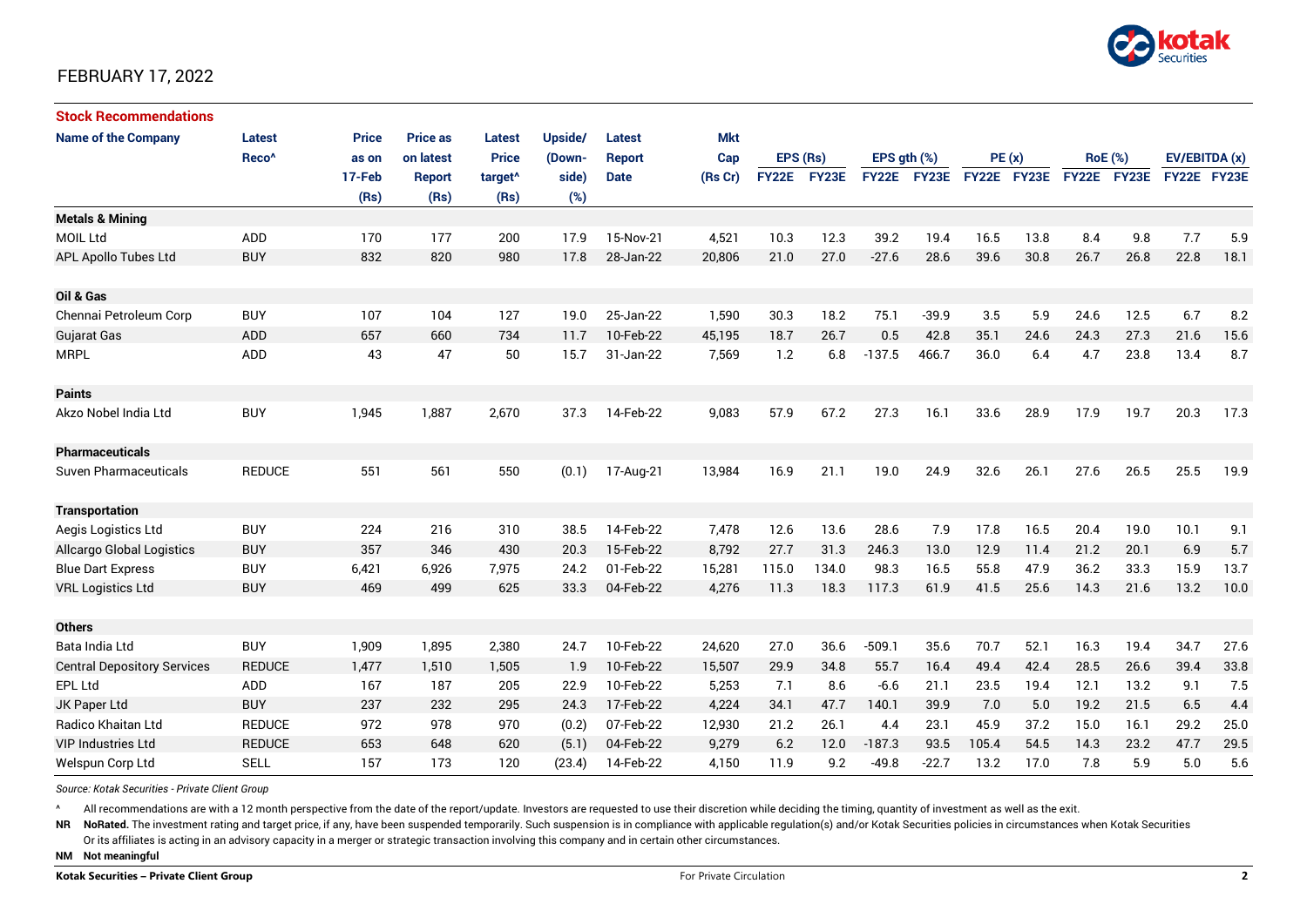

# **RATING SCALE (PRIVATE CLIENT GROUP)**

#### **Definitions of ratings**

| <b>BUY</b>       |   | - We expect the stock to deliver more than 15% returns over the next 12 months                                                                                                                                                                                                                                                                                                                                                     |
|------------------|---|------------------------------------------------------------------------------------------------------------------------------------------------------------------------------------------------------------------------------------------------------------------------------------------------------------------------------------------------------------------------------------------------------------------------------------|
| <b>ADD</b>       |   | - We expect the stock to deliver 5% - 15% returns over the next 12 months                                                                                                                                                                                                                                                                                                                                                          |
| <b>REDUCE</b>    |   | - We expect the stock to deliver -5% - +5% returns over the next 12 months                                                                                                                                                                                                                                                                                                                                                         |
| <b>SELL</b>      |   | - We expect the stock to deliver $\lt$ -5% returns over the next 12 months                                                                                                                                                                                                                                                                                                                                                         |
| <b>NR</b>        |   | - Not Rated. Kotak Securities is not assigning any rating or price target to the stock.                                                                                                                                                                                                                                                                                                                                            |
|                  |   | The report has been prepared for information purposes only.                                                                                                                                                                                                                                                                                                                                                                        |
| <b>SUBSCRIBE</b> |   | $-$ We advise investor to subscribe to the IPO.                                                                                                                                                                                                                                                                                                                                                                                    |
| <b>RS</b>        |   | - Rating Suspended. Kotak Securities has suspended the investment rating and price target for this stock, either because there is not a sufficient fundamental basis for determining, or there<br>are legal, regulatory or policy constraints around publishing, an investment rating or target. The previous investment rating and price target, if any, are no longer in effect for this stock and<br>should not be relied upon. |
| <b>NA</b>        |   | $-$ Not Available or Not Applicable. The information is not available for display or is not applicable                                                                                                                                                                                                                                                                                                                             |
| <b>NM</b>        |   | - Not Meaningful. The information is not meaningful and is therefore excluded.                                                                                                                                                                                                                                                                                                                                                     |
| <b>NOTE</b>      | - | Our target prices are with a 12-month perspective. Returns stated in the rating scale are our internal benchmark.                                                                                                                                                                                                                                                                                                                  |

# **FUNDAMENTAL RESEARCH TEAM (PRIVATE CLIENT GROUP)**

| <b>Shrikant Chouhan</b>                                                                                | <b>Arun Agarwal</b>                                                                                             | <b>Amit Agarwal, CFA</b>            | <b>Hemali Dhame</b>      |
|--------------------------------------------------------------------------------------------------------|-----------------------------------------------------------------------------------------------------------------|-------------------------------------|--------------------------|
| <b>Head of Research</b>                                                                                | Auto & Auto Ancillary                                                                                           | <b>Transportation, Paints, FMCG</b> | Banking & Finance        |
| shrikant.chouhan@kotak.com                                                                             | arun agarwal@kotak.com                                                                                          | agarwal.amit@kotak.com              | Hemali.Dhame@kotak.com   |
| +91 22 6218 5408                                                                                       | +91 22 6218 6443                                                                                                | +91 22 6218 6439                    | +91 22 6218 6433         |
| <b>Jatin Damania</b>                                                                                   | Purvi Shah                                                                                                      | <b>Rini Mehta</b>                   | K. Kathirvelu            |
| Metals & Mining, Midcap                                                                                | Pharmaceuticals                                                                                                 | <b>Research Associate</b>           | <b>Support Executive</b> |
| jatin.damania@kotak.com                                                                                | purvi.shah@kotak.com                                                                                            | rini.mehta@kotak.com                | k.kathirvelu@kotak.com   |
| +91 22 6218 6440                                                                                       | +91 22 6218 6432                                                                                                | +91 80801 97299                     | +91 22 6218 6427         |
| <b>Sumit Pokharna</b><br>Oil and Gas, Information Tech<br>sumit.pokharna@kotak.com<br>+91 22 6218 6438 | Pankaj Kumar<br><b>Construction, Capital Goods &amp; Midcaps</b><br>pankajr.kumar@kotak.com<br>+91 22 6218 6434 |                                     |                          |

#### **TECHNICAL RESEARCH TEAM (PRIVATE CLIENT GROUP)**

| <b>Shrikant Chouhan</b>    | <b>Amol Athawale</b>    |  |
|----------------------------|-------------------------|--|
| shrikant.chouhan@kotak.com | amol.athawale@kotak.com |  |
| +91 22 6218 5408           | +91 20 6620 3350        |  |
|                            |                         |  |

**Sayed Haider** Research Associate [sayed.haider@kotak.com](mailto:sayed.haider@kotak.com) +91 22 62185498

#### **DERIVATIVES RESEARCH TEAM (PRIVATE CLIENT GROUP)**

+91 22 6218 5497 +91 33 6615 6273

**Sahaj Agrawal Prashanth Lalu Prasenjit Biswas, CMT, CFTe** [sahaj.agrawal@kotak.com](mailto:sahaj.agrawal@kotak.com) [prashanth.lalu@kotak.com](mailto:prashanth.lalu@kotak.com) [prasenjit.biswas@kotak.com](mailto:prasenjit.biswas@kotak.com)